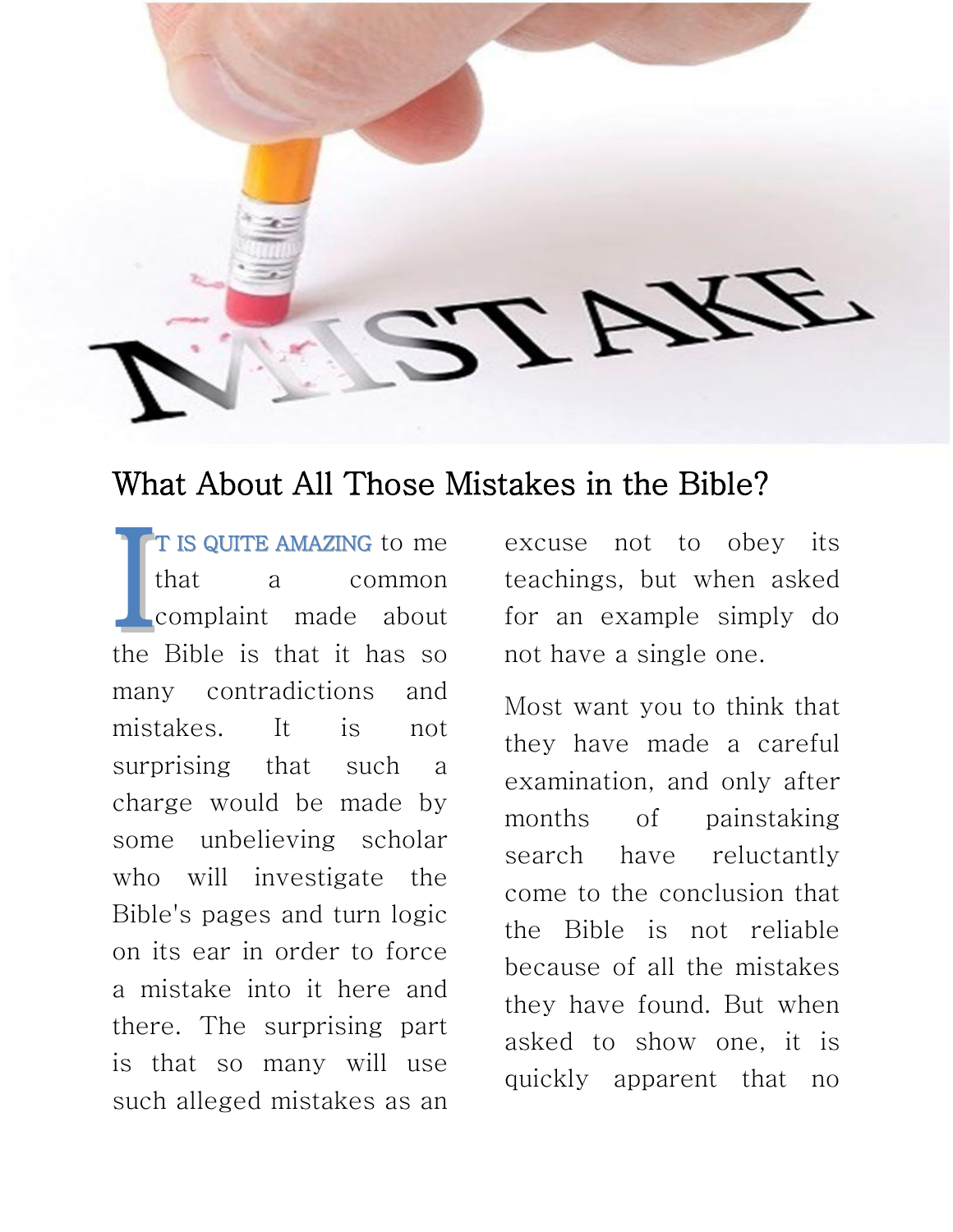such examination has taken place, no specific error is in mind, and it is all an excuse. "Oh, I just heard that mistakes are in there...."

But what of the "scholar" who has investigated and

does have a list of contradictions? Well, each alleged mistake has to be treated individually. We have to consider

whether it has

merit, or is just an unfair attack on the Bible by an unbeliever who is either ignorant or malicious.

I have several books in my library that deal with such matters. If it were not so

*"The surprising part is that so many will use such alleged mistakes as an excuse not to obey its teachings…"*

serious a matter, some of these "mistakes" would be funny. For example, a passage which says God dwells in heaven (Psalm 123:1) and another which says He dwells in Zion (the mount upon which the

> temple was built in Jerusalem) (Psalm 9:11). He can't dwell at both places, can He? Contradiction! But only if one ignores the omnipresence

of God, a characteristic that is taught throughout the Bible. "'Do I not fill the heaven and earth?' Saith the Lord" (Jeremiah 23:24). Yes, God can dwell in both places, and many more.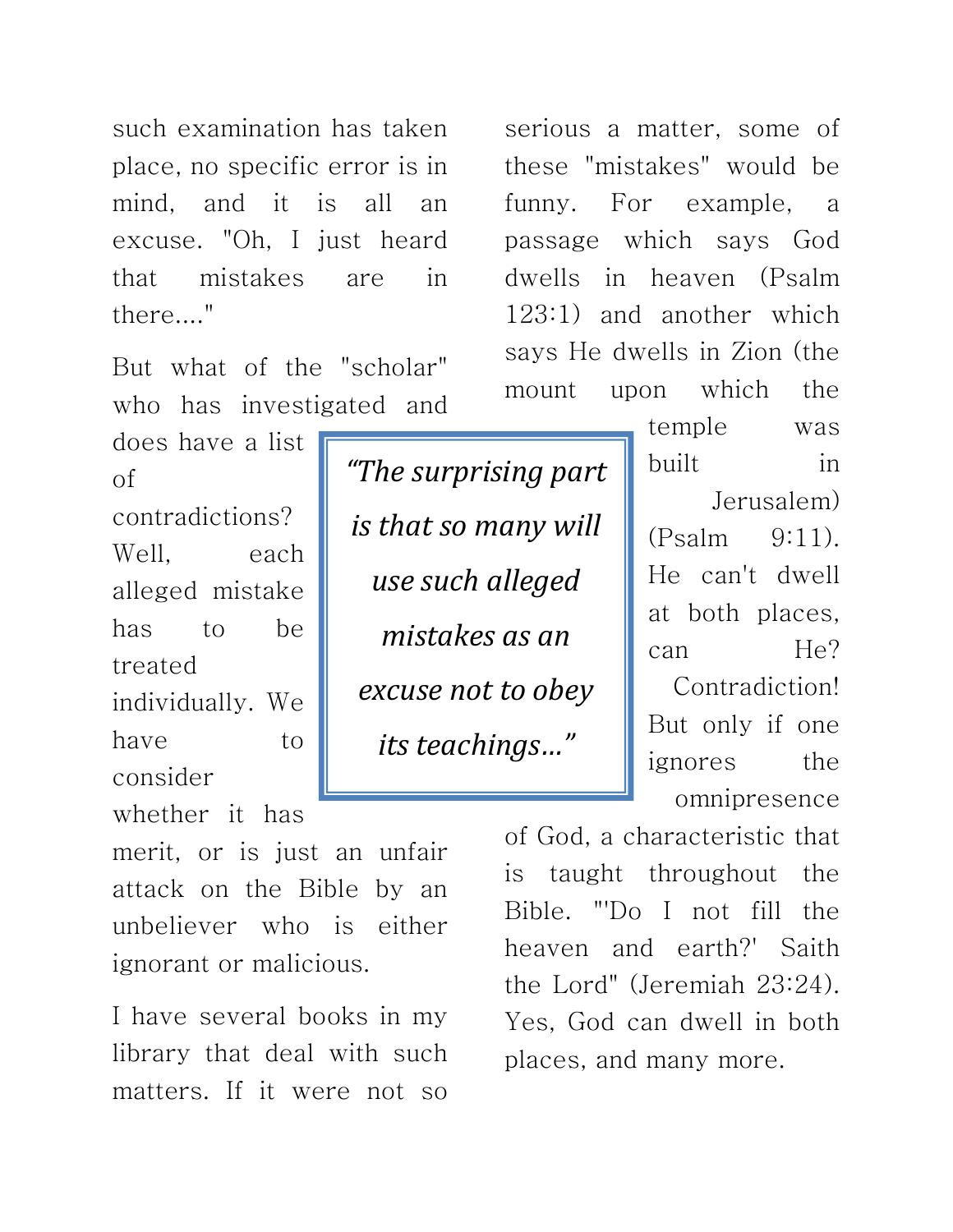Concerning the execution of Christ, John records the words of Jesus' enemies. In one passage, they say, "We have a law, and by our law he ought to die" (John 19:7). But just a bit earlier, they are recorded as saying, "It is not lawful for us to put any man to death" (John 18:31). Another contradiction! How could the same people say both things? They could easily do so if they were talking about two different laws, which they were. The first law they are referring to is the law of Moses. They considered Jesus a blasphemer which was a sin for which the Law of Moses prescribed death. However, Judah was not an independent nation at the time Jesus was crucified. By Roman law, the Chief

Priests did not have the authority to execute those they deemed as criminals. For this reason, they had to secure the Roman governor's permission, which they did. Once Pilate granted the permission, the roadblock of civil law was overcome and Jesus was crucified.

There are others, but you get the picture. Rather flimsy, weren't they? How sad that so many have heard that there are some "discrepancies" in the Bible, and use that as an excuse not to believe, but never take the time to investigate the charge. One must not let Satan win the victory so easily. Examine the Scriptures daily! (Acts 17:11)